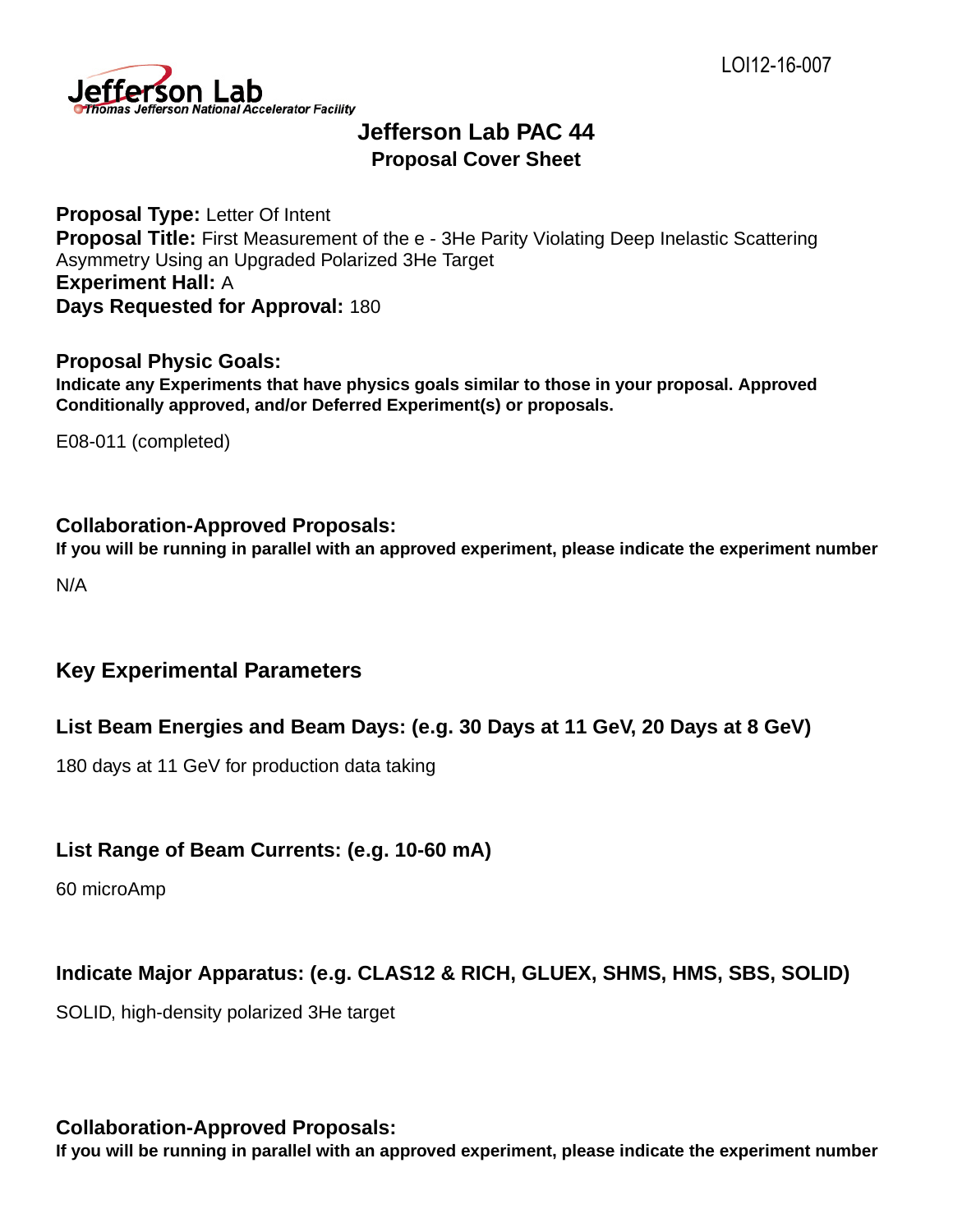| Name:                                     | Xiaochao Zheng         |
|-------------------------------------------|------------------------|
| <b>Institution:</b>                       | University of Virginia |
| Address:                                  | 382 McCormick Rd       |
| City, State, ZIP/Country: Charlottesville |                        |
| <b>Phone:</b>                             | N/A                    |
| Fax:                                      | N/A                    |
| Email:                                    | xiaochao@jlab.org      |

# **Spokesperson:**

1. Yuxiang Zhao 2. Gordon Cates

**Receipt Date:** No Data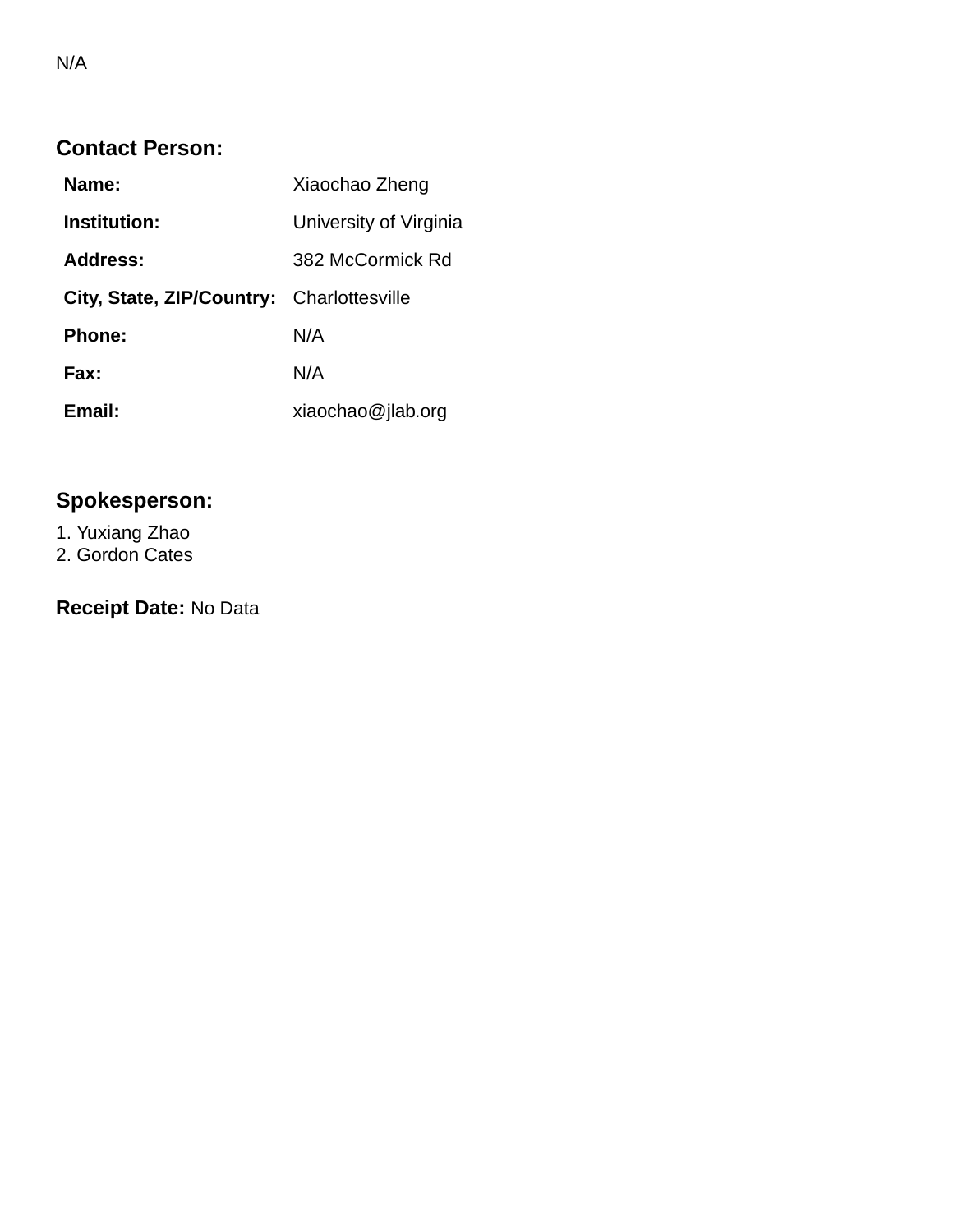### **Lab Resources List**

**JLab Proposal No. :** LOI12-16-007 **Date:** No Data

**List below significant resources - both in equipment and human - that you are requesting from Jefferson Lab in support of mounting and executing the proposed experiment. Do not include item that will be routinely supplied to all running experiments such as the base equipment for the hall and technical support for routine operation, installation, and maintenance.**

#### **Major Installations: Either your equip. or new equip requested from JLab**

SOLID with SIDIS configuration, High density polarized 3He target

#### **New Support Structures:**

SOLID-related support structure; Polarized 3He target related support structure

### **Data Aquisition/ Reduction**

#### **New Support Structures:**

DAQ associated with SOLID

#### **New Software:**

Software associated with SOLID

### **Major Equipment:**

#### **Magnets:**

SOLID

### **Power Supplies:**

SOLID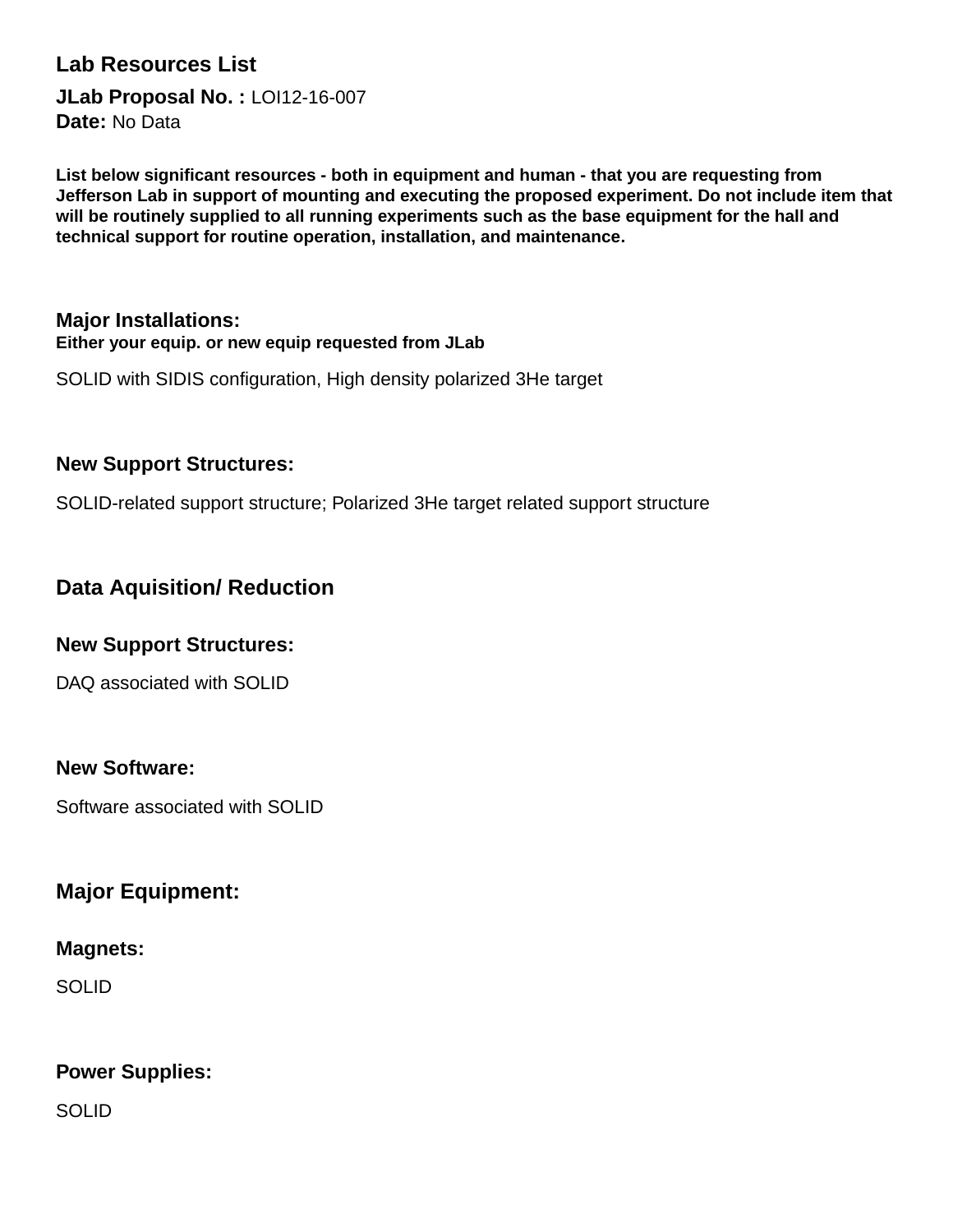### **Targets:**

Polarized 3He target with increased density as proposed in the Letter

### **Detectors:**

SOLID SIDIS configuration

### **Electronics:**

SOLID-related electronics

### **Computer Hardware**

SOLID SIDIS configuration - related computer hardware

### **Other:**

N/A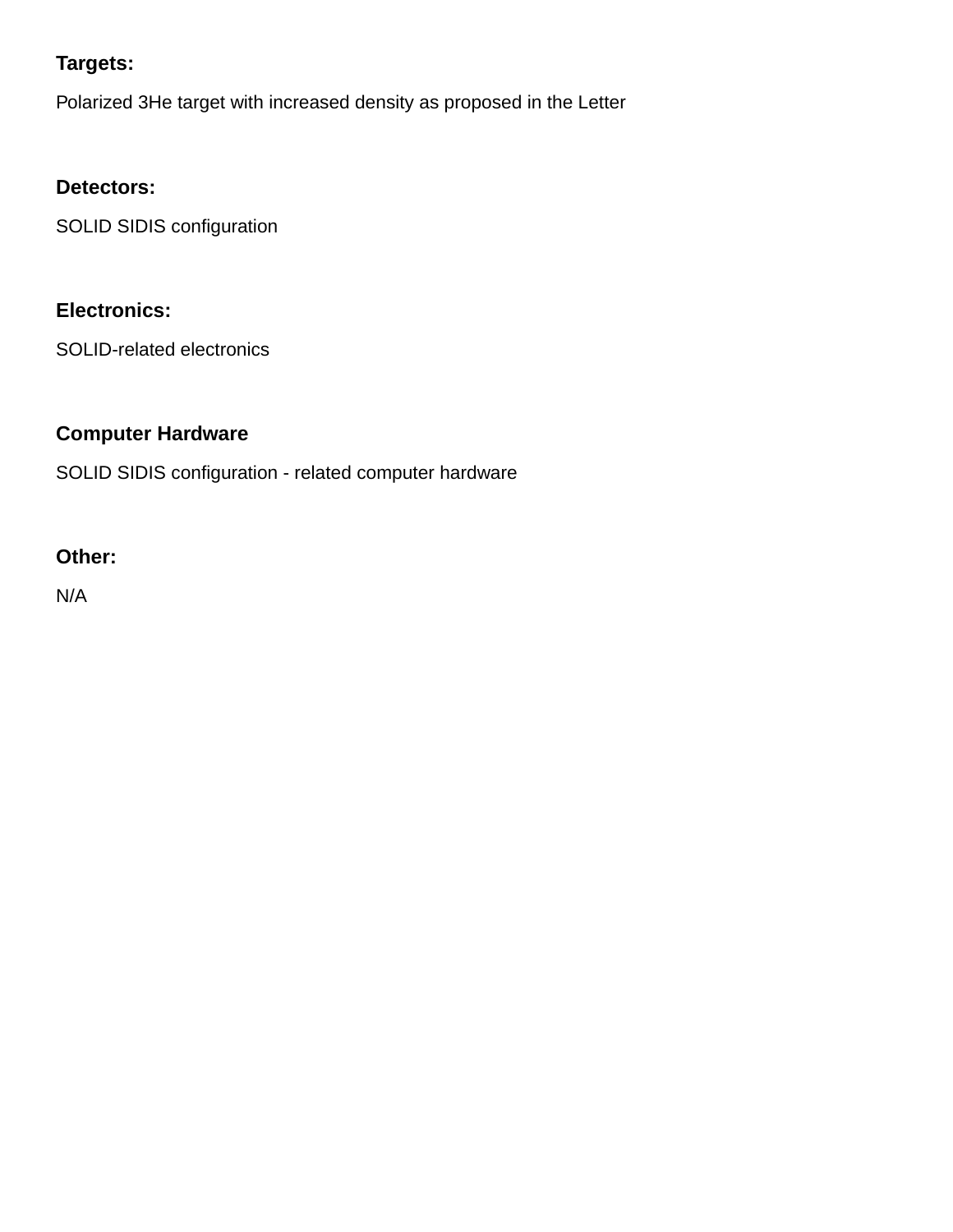### **Beam Requirements List**

**JLab Proposal No:** LOI12-16-007 **Hall:** A **Date:** No Data **Anticipated Run Date:** No Data **PAC Approved Days:** No Data **Contact Person:** Xiaochao Zheng **Phone:** N/A

**Email:** xiaochao@jlab.org **Hall Liaison:** Jianping Chen (jpchen)

**List all combinations of anticipated targets and beam considerations required to execute the experiment. (This list will form the primary basis for the Radiation Safety Assessment Document (RSAD) calculations that must be performed for each experiment.)**

| <b>Beam</b><br>Energy(MeV | <b>Mean Beam</b><br>Current(µA) | <b>Polarization</b><br>and Other<br>Requiremen<br>ts | <b>Est Beam-</b><br>On<br>Time(hours) | <b>Target</b><br><b>Materials</b> | <b>Target</b><br>Thickness(<br>mg/cm <sup>2</sup> ) |
|---------------------------|---------------------------------|------------------------------------------------------|---------------------------------------|-----------------------------------|-----------------------------------------------------|
| 11000                     | 60                              | null transverse<br>polarization                      | 4320                                  | 3He                               | 1607                                                |
|                           |                                 |                                                      |                                       |                                   |                                                     |
|                           |                                 |                                                      |                                       |                                   |                                                     |
|                           |                                 |                                                      |                                       |                                   |                                                     |
|                           |                                 |                                                      |                                       |                                   |                                                     |
|                           |                                 |                                                      |                                       |                                   |                                                     |
|                           |                                 |                                                      |                                       |                                   |                                                     |
|                           |                                 |                                                      |                                       |                                   |                                                     |
|                           |                                 |                                                      |                                       |                                   |                                                     |
|                           |                                 |                                                      |                                       |                                   |                                                     |
|                           |                                 |                                                      |                                       |                                   |                                                     |

**The beam energies, EBeam, available are: EBeam = N x ELinac where N = 1, 2, 3, 4, or 5. ELinac = 800 MeV, i.e, available EBeam are 800, 1600, 2400, 3200 and 4000 MeV. Other energies should be arranged with the hall leader before listing.**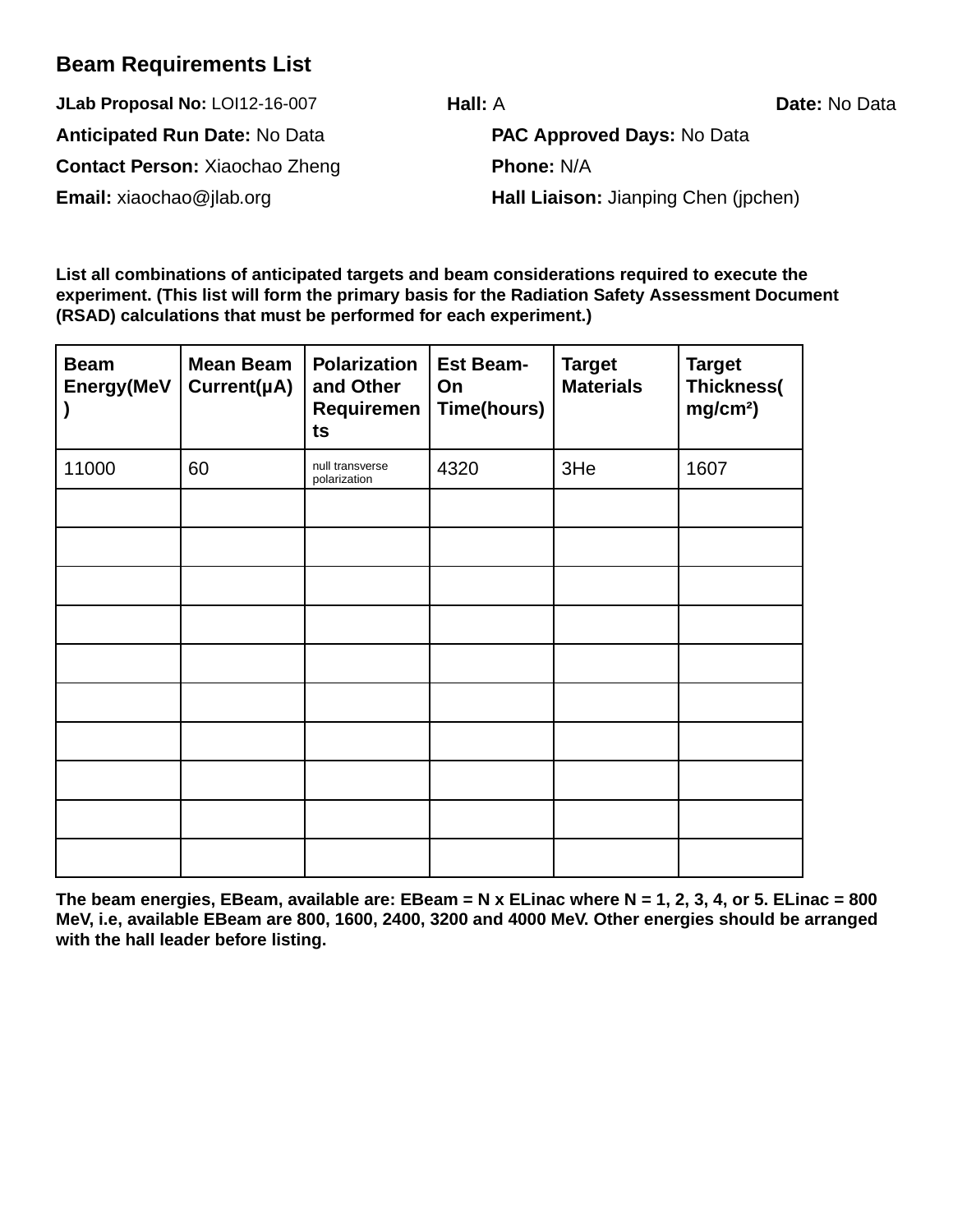## **HAZARD IDENTIFICATION CHECKLIST**

**JLab Proposal No:** LOI12-16-007 **Date:** No Data

### **Check all items for which there is an anticipated need.**

| <b>Cryogenics</b>                                                                                                                    | <b>Electrical Equipment</b>                                                                                                                                                                                | <b>Radioactive Materials</b>                                                                                                        |  |
|--------------------------------------------------------------------------------------------------------------------------------------|------------------------------------------------------------------------------------------------------------------------------------------------------------------------------------------------------------|-------------------------------------------------------------------------------------------------------------------------------------|--|
| <b>Beamline Magnets</b>                                                                                                              | Cryo/Electrical Devices                                                                                                                                                                                    | List radioactive or                                                                                                                 |  |
| Analysis Magnets                                                                                                                     | <b>Capacitor Banks</b>                                                                                                                                                                                     | hazardous/toxic materials                                                                                                           |  |
| Target Magnets                                                                                                                       | High Voltage                                                                                                                                                                                               | planned for use:                                                                                                                    |  |
| Type:                                                                                                                                | <b>Exposed Equipment</b>                                                                                                                                                                                   |                                                                                                                                     |  |
| Flow Rate:                                                                                                                           |                                                                                                                                                                                                            |                                                                                                                                     |  |
| Capacity:                                                                                                                            |                                                                                                                                                                                                            |                                                                                                                                     |  |
| <b>Pressure Vessels</b>                                                                                                              | <b>Flammable</b>                                                                                                                                                                                           | <b>Other Target Materials</b>                                                                                                       |  |
| Inside Diameter                                                                                                                      | Type:                                                                                                                                                                                                      | <b>Beryllium</b>                                                                                                                    |  |
| Operating Pressure                                                                                                                   | Flow Rate:                                                                                                                                                                                                 | Lithium                                                                                                                             |  |
| Window Material                                                                                                                      | Capacity:                                                                                                                                                                                                  | Mercury                                                                                                                             |  |
| Window Thickness                                                                                                                     |                                                                                                                                                                                                            | Lead                                                                                                                                |  |
|                                                                                                                                      | <b>Drift Container</b>                                                                                                                                                                                     | Tungsten                                                                                                                            |  |
| <b>Special Target Materials</b>                                                                                                      | Type:                                                                                                                                                                                                      | Uranium                                                                                                                             |  |
| <b>Helium</b><br>⊻                                                                                                                   | Flow Rate:                                                                                                                                                                                                 | Helium                                                                                                                              |  |
| <b>Deuterium</b>                                                                                                                     | Capacity:                                                                                                                                                                                                  | Other Target Material:                                                                                                              |  |
| <b>Vacuum Vessels</b><br>Inside Diameter<br><b>Operating Pressure</b><br><b>Window Material</b><br>Window Thickness                  | <b>Radioactive Sources</b><br>Permanent Installment<br>Temporary Use<br>Type:<br>Strength:                                                                                                                 | <b>Large Mech. Structures</b><br>Lifting Devices<br>Motion Controllers<br>Scaffolding<br><b>Elevated Platforms</b>                  |  |
| <b>Lasers</b><br>1064nm<br>Type:<br>100-200<br>Wattage:<br>Class:<br>IV<br>Permanent<br><b>Temporary</b><br>Calibration<br>Alignment | <b>Hazardous Materials</b><br>Cyanide Plating Materials<br>Scintillation oil<br><b>PCBs</b><br>Methane<br><b>TMAE</b><br><b>TEA</b><br><b>Photographic Developers</b><br><b>Other Hazardous Materials:</b> | <b>General</b><br>Base Equipment<br>Temp. Mod. To Base Equip.<br>Perm. Mod. to Base Equip.<br>Major New Apparatus<br>Other General: |  |